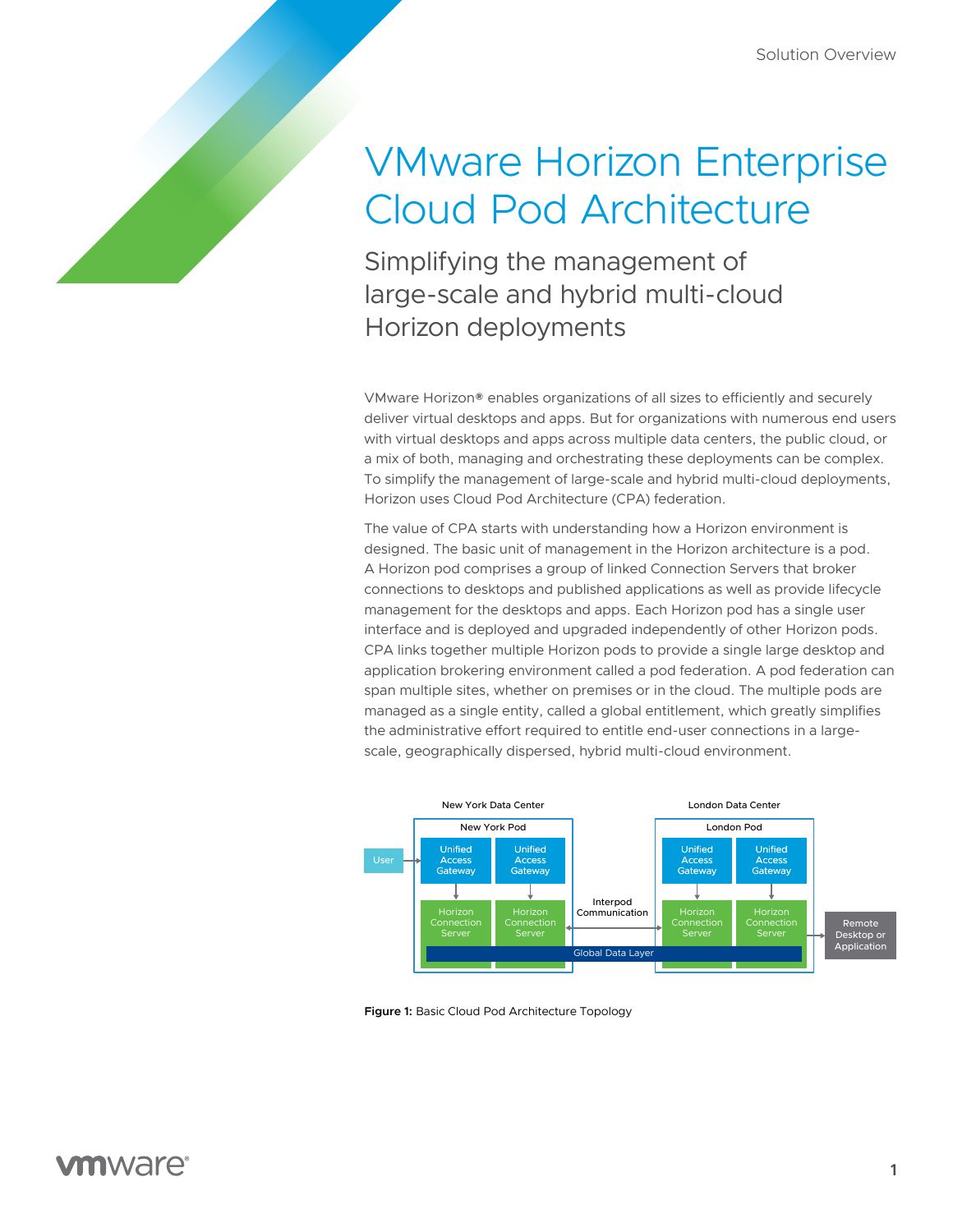#### Easily Manage Large-Scale Deployments

Each Horizon pod can support 20,000 virtual desktops or app sessions, thus larger deployments require multiple Horizon pods. This is where CPA is an instrumental feature. The management of multiple tens of thousands of user entitlements across multiple sites and pods can be complex and cumbersome. One powerful capability of CPA allows admins to create global entitlements that connect end users to desktop pools that span multiple Horizon pods across sites. If desktop capacity in one pod becomes constrained, Horizon automatically connects end users to another pod with more capacity in the CPA federation. In essence, desktop pools in different pods act as a single global pool, seamlessly connecting end users to wherever capacity is available. This allows them to access desktops when needed, thereby improving productivity and the virtual desktop and app experience.

### Enable Hybrid Multi-Cloud Deployments

Horizon customers are increasingly expanding their virtual desktop and app deployments to public clouds, leveraging the flexibility to scale capacity up and down as needed without having to invest in CapEx. CPA can serve as the basis for management between on-premises data centers and various public clouds. A customer can deploy one or more Horizon pods in their own data center, as well as in the VMware Software-Defined Data Center (SDDC) running on the public clouds of their choice and federate all of them with CPA. Connection policies can be set up to direct end users to a pod that has available capacity regardless of location. Because the same Horizon and VMware SDDC infrastructure is running in all locations, managing this hybrid multi-cloud deployment is simplified. CPA helps fulfill the promise of cloud by giving organizations the flexibility and agility they need for virtual desktop infrastructure (VDI) and app deployments with streamlined management. Additional SaaS services are available from the Horizon Control Plane with a Horizon subscription license and Horizon Cloud Connector. Optionally, CPA can be deployed on closed networks.

#### Provide Business Continuity

Outages and environmental events can impact organizations at any time. Keeping end users connected to corporate resources and productive is mission and business critical. Implementing CPA helps ensure business continuity and disaster recovery by connecting multiple Horizon pods and sites across geographically dispersed locations. Many organizations maintain two or more active data centers in separate geographic locations with active VDI and app workloads in each site. With CPA, if a pod becomes unavailable, Horizon first tries to connect end users to another pod in that same site. If that site has no pods available, Horizon connects to alternate active sites, ensuring continuous access to resources keeping end users connected and productive. And with the proliferation of VDI in public clouds, more customers are leveraging Horizon running on public clouds to ensure business continuity for on-premises VDI deployments.